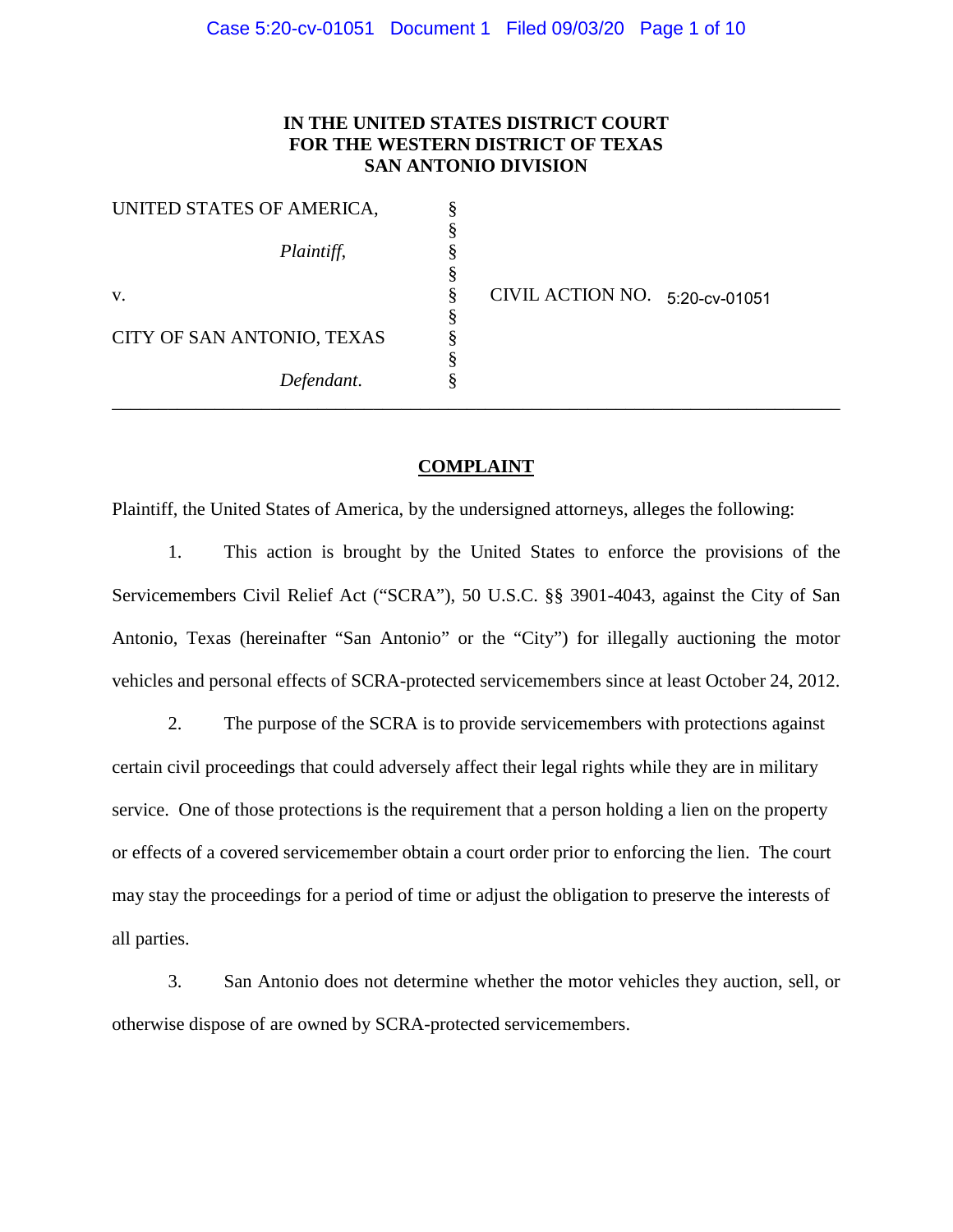#### Case 5:20-cv-01051 Document 1 Filed 09/03/20 Page 2 of 10

 effects of protected servicemembers, San Antonio prevented servicemembers from obtaining a court's review of whether the lien sales should be delayed or adjusted to account for their military 4. By failing to obtain court orders before auctioning the motor vehicles and personal service.

#### **JURISDICTION AND VENUE**

 1345, and 50 U.S.C. § 4041. 5. This Court has jurisdiction over this action under 28 U.S.C. § 1331, 28 U.S.C. §

6. Venue is proper in this judicial district under 28 U.S.C. § 1391(b) because the actions or omissions giving rise to the United States' allegations occurred in the Western District of Texas. Venue is proper in the San Antonio Division because all or a substantial part of the events or omissions giving rise to this cause of action took place at or near San Antonio, Texas.

#### **DEFENDANT**

 7. Defendant San Antonio is a municipality organized and existing under the laws of of the City of San Antonio 1951 (2015 ed.). the State of Texas, and its agencies and departments are governed by the provisions of the Charter

 8. San Antonio is authorized by law to control and maintain all agencies and departments of the City.

#### **SERVICEMEMBERS**

 times relevant to this action, SSgt Rangel was an active-duty servicemember, as defined in 10 9. Paula Rangel is a Staff Sergeant ("SSgt") in the United States Air Force. At all U.S.C. § 101(d)(1).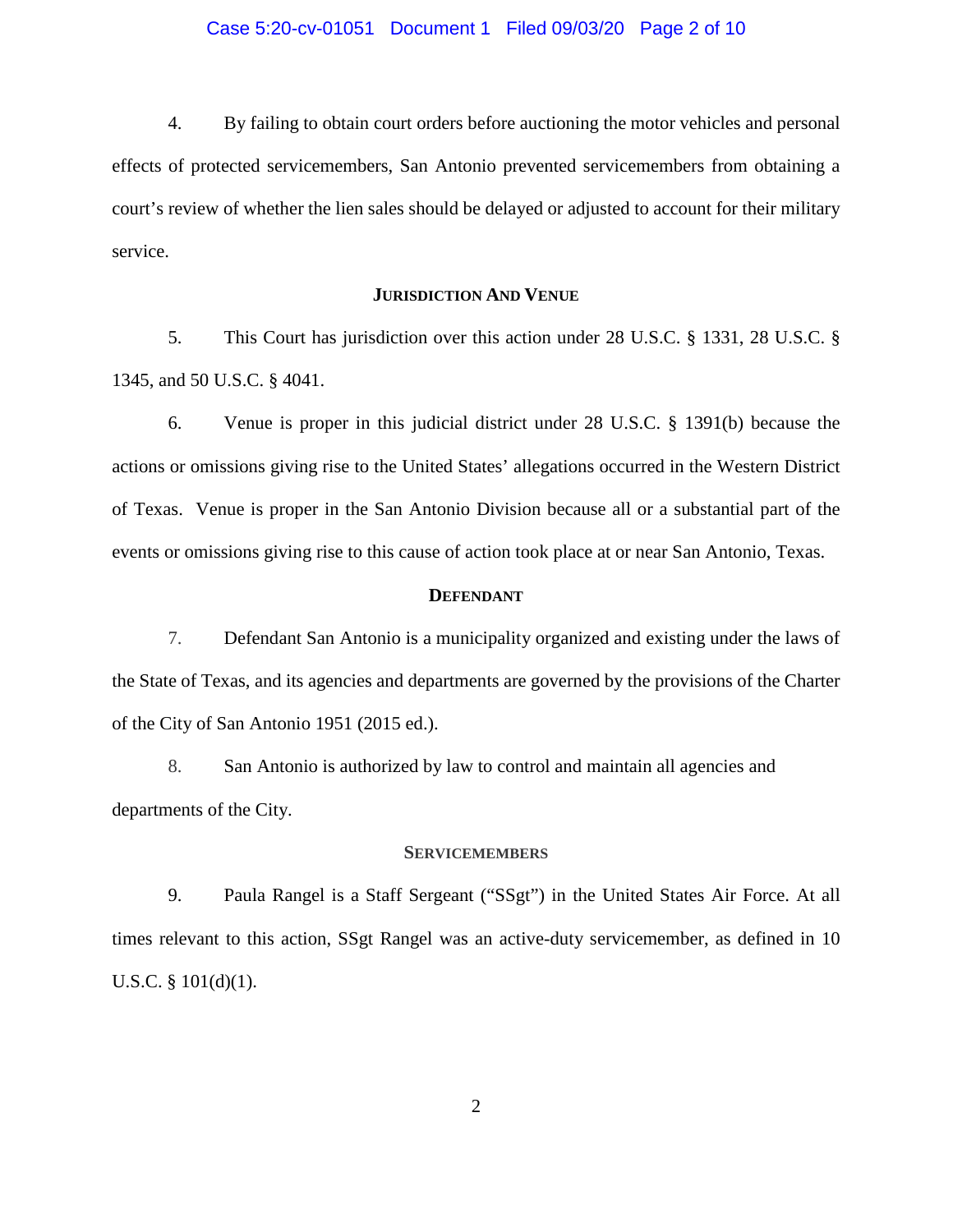#### Case 5:20-cv-01051 Document 1 Filed 09/03/20 Page 3 of 10

 2009 to January 31, 2018. At all times relevant to this action, SPC White was an active-duty 10. Joshua White was a Specialist ("SPC") in the United States Army from October 21, servicemember, as defined in 10 U.S.C. § 101(d)(1).

#### **FACTUAL ALLEGATIONS**

 11. On December 22, 2016, the Department of Justice (the "Department") received a referral from a Department of the Air Force attorney regarding a complaint about San Antonio's compliance with Section 3958 of the SCRA, 50 U.S.C. § 3958.

#### *San Antonio's Practice of Towing and Auctioning Motor Vehicles*

 12. In San Antonio, law enforcement tows of motor vehicles are initiated by the San Antonio Police Department ("SAPD"), a municipal law enforcement agency that is organized and operated as an administrative department of the City.

law enforcement tows of motor vehicles. 13. San Antonio contracts and subcontracts with local towing companies to perform its

 law enforcement tows of motor vehicles. 14. All wrecked, abandoned, and recovered vehicles towed by companies at the Antonio, Texas 78227 ("Growdon Road Facility") that is owned by the City. direction of the SAPD are brought to a vehicle storage facility located at 3625 Growdon Road, San

15. Vehicle storage and vehicle auction operations at the Growdon Road Facility are conducted by a private contractor acting as San Antonio's agent.

 16. From October 1, 2011 to April 12, 2017, vehicle storage and auction operations at the Growdon Road Facility were conducted by United Road Towing, Inc. d/b/a UR Vehicle Management Solutions ("United Road").

 11 of the Bankruptcy Code in the United States Bankruptcy Court for the District of Delaware. 3 17. On February 6, 2017, United Road filed a voluntary petition for relief under Chapter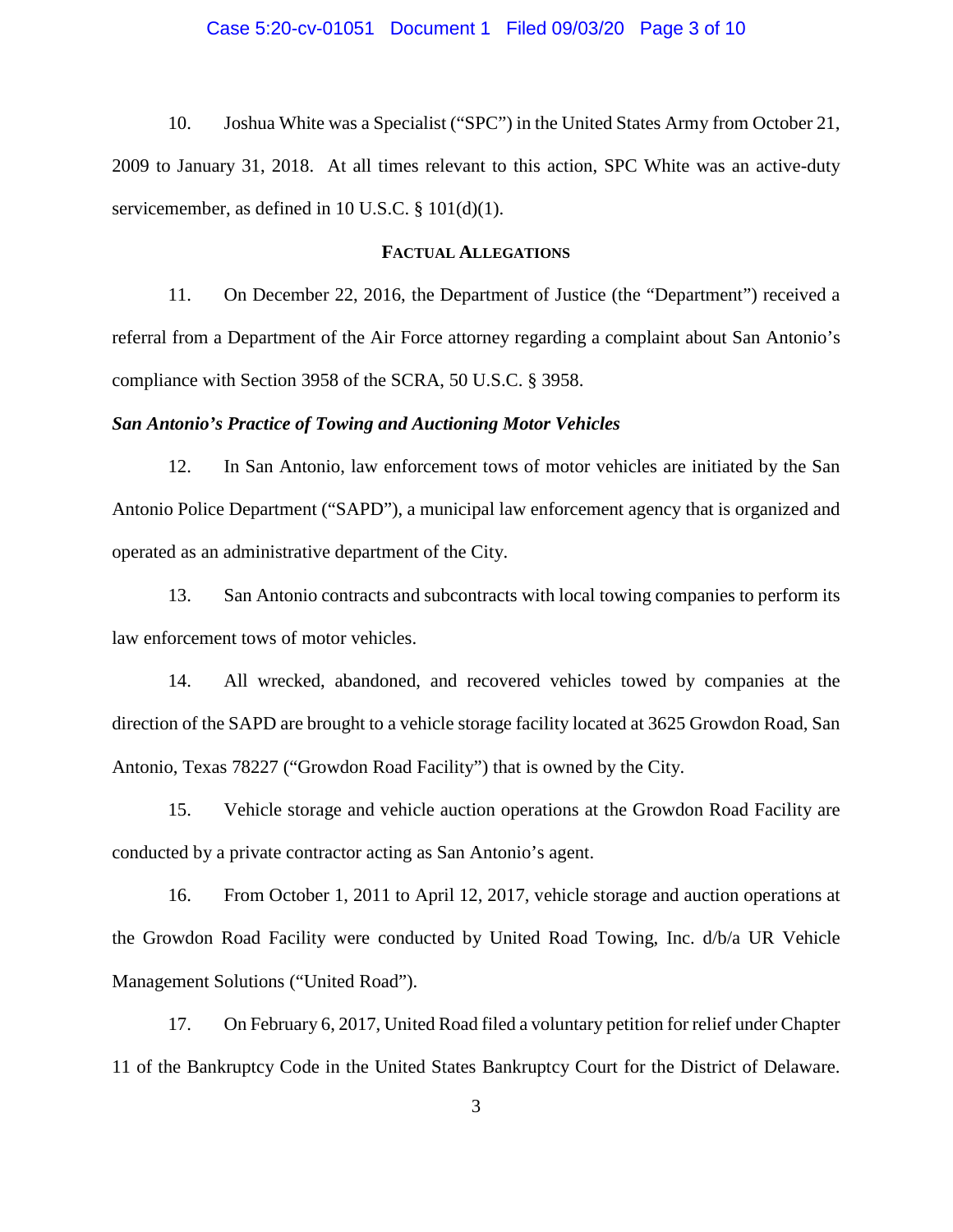#### Case 5:20-cv-01051 Document 1 Filed 09/03/20 Page 4 of 10

 On April 12, 2017, the Bankruptcy Court approved the sale of United Road to its largest creditor, Medley Capital Corporation. Medley Capital Corporation.<br>18. From April 12, 2017 to September 30, 2017, vehicle storage and auction operations

at the Growdon Road Facility were conducted by Medley Capital Corporation d/b/a URT Acquisition Holdings Corporation.

 Facility have been conducted by Alanis Wrecker Service, LLC. 19. Since October 1, 2017, vehicle storage and auction operations at the Growdon Road

 Facility, a written notice of abandonment is sent by registered or certified mail to the last known registered owners of the motor vehicle and any recorded lienholder. Tex. Transp. Code § 683.012. 20. After an abandoned motor vehicle is taken into custody at the Growdon Road

 of the date of the notice, the vehicle can be disposed of by public auction after a public advertisement in the local newspaper. Tex. Transp. Code § 683.014. 21. If the motor vehicle is not reclaimed by the owner or lienholder within twenty days

 22. Following the sale of vehicle, San Antonio and/or its agent deducts from the compensation that the SAPD has made to property owners whose property was damaged as a result of a pursuit involving the motor vehicle. Tex. Transp. Code § 683.015(a). proceeds of the sale: (1) the cost of the auction; (2) towing, preservation, and storage fees resulting from taking the vehicle into custody; (3) the cost of the notice or publication; and (4) any

 23. After deducting allowable fees, San Antonio and/or its agent holds the remaining proceeds of the sale for 90 days for the owner or lienholder of the vehicle. Tex. Transp. Code § 683.015(b).

24. If the remaining proceeds of the sale are unclaimed after 90 days, they may be used for the payment of auction, towing, preservation, storage, and notice and publication fees resulting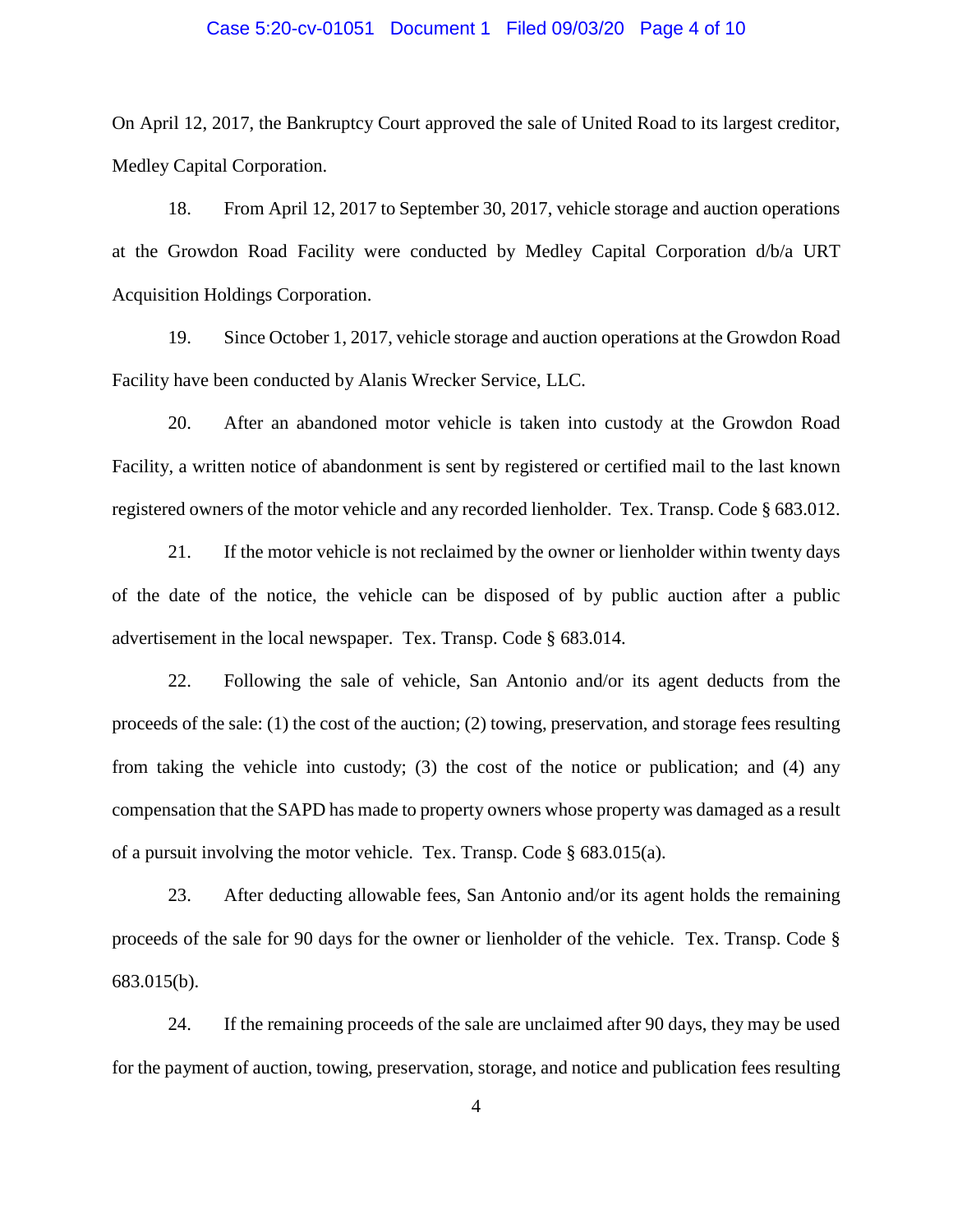#### Case 5:20-cv-01051 Document 1 Filed 09/03/20 Page 5 of 10

 from taking other vehicles into custody, if the proceeds from the sale of the other vehicles are insufficient to meet those fees. Alternatively, San Antonio may transfer the funds to its general revenue account. Tex. Transp. Code § 683.015(d).

 25. Vehicles that are not claimed by their owners or lienholders and are not sold at auction are sold for scrap.

26. San Antonio has no written policies or procedures regarding SCRA compliance in conducting its abandoned vehicle auction operations.

#### *San Antonio's Pattern or Practice of Auctioning Vehicles Owned by Servicemembers*

27. At no point does San Antonio determine whether the owners of any vehicles it auctions, sells or otherwise disposes of are SCRA-protected servicemembers.

#### **Staff Sergeant Paula Rangel**

 28. On February 5, 2013, SSgt Rangel enlisted and entered active duty in the United **States Air Force.** 

29. In April 2016, SSgt Rangel deployed to Afghanistan from Joint Base San Antonio-Fort Sam Houston for a 179-day tour. Before she left for Afghanistan, SSgt Rangel left the keys to her vehicle, a 2015 Hyundai Sonata, with her roommate.

 30. On or about August 18, 2016, SSgt Rangel's roommate was driving her vehicle and got into an accident. Following the accident, SAPD ordered the vehicle towed to the Growdon Road Facility.

 31. At the time that SSgt Rangel's vehicle was towed and impounded, the vehicle Rangel for her use. contained certain personal effects, including military equipment that had been furnished to SSgt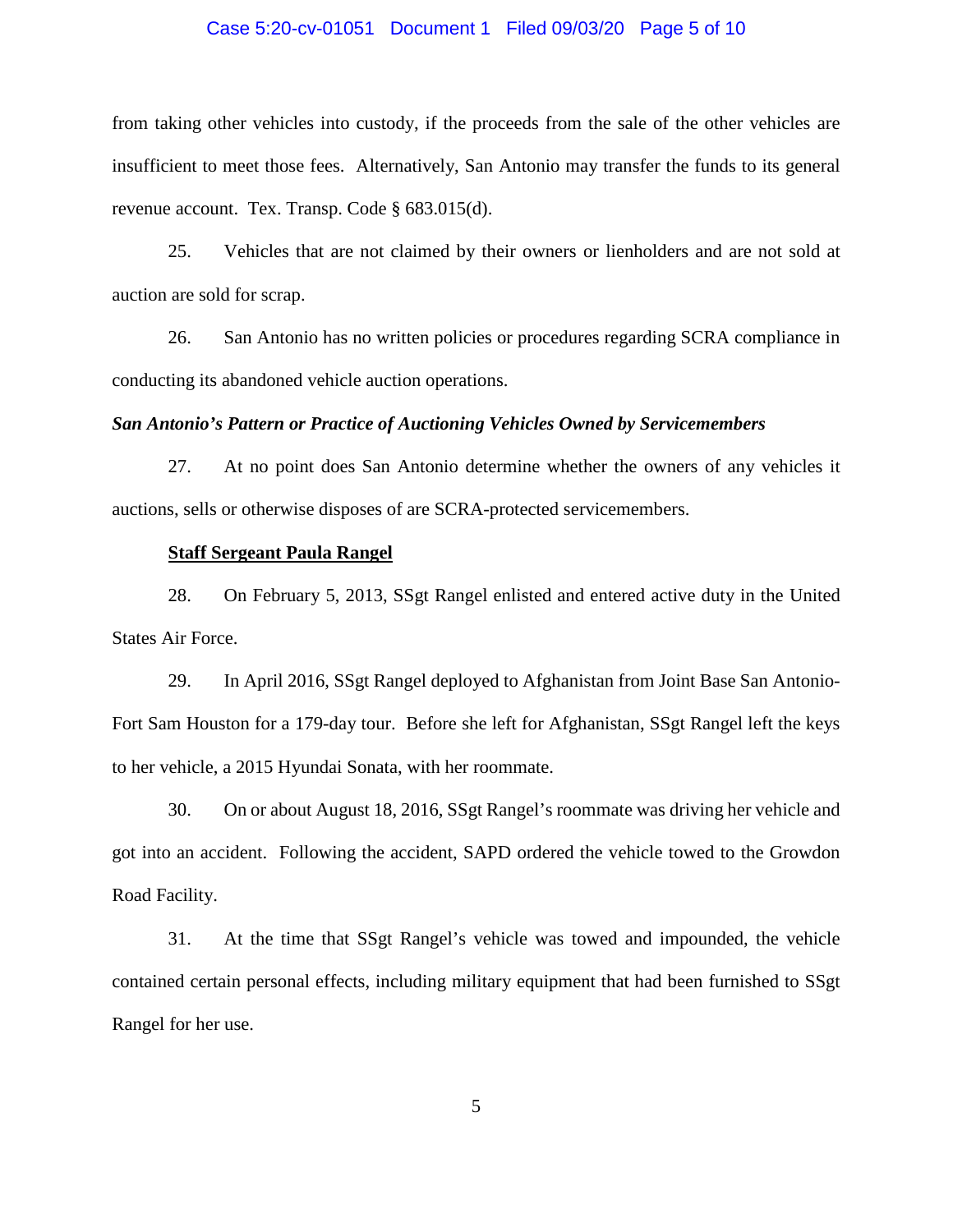# Case 5:20-cv-01051 Document 1 Filed 09/03/20 Page 6 of 10

 32. On or about August 24, 2016, another friend informed SSgt Rangel that she had Rangel did not claim her vehicle within thirty days, it would be sold at auction. received a letter informing her that her car had been impounded. The letter stated that if SSgt

 33. While in Afghanistan, SSgt Rangel executed a special power of attorney designating her roommate as her attorney-in-fact to retrieve the vehicle.

 or release her motor vehicle or her personal effects. 34. When SSgt Rangel's attorney-in-fact attempted to claim the vehicle and her personal effects, employees at the Growdon Road Facility refused to accept the power of attorney

 legal assistance attorney called the Growdon Road Facility on SSgt Rangel's behalf, but was unable to get the Growdon Road Facility to release her vehicle. 35. SSgt Rangel also sought help from a military legal assistance attorney. The military

 36. SSgt Rangel's First Sergeant also went to the Growdon Road Facility and attempted inside the vehicle. Employees at the Growdon Road Facility refused to allow SSgt Rangel's First Sergeant to have access to her vehicle. to claim the vehicle and retrieve the personal property and military equipment that had been stored

 37. On September 21, 2016, San Antonio and/or its agent sold SSgt Rangel's vehicle at auction for \$6,600, without obtaining a court order.

38. The Department of Defense's Defense Manpower Data Center ("DMDC") website shows that SSgt Rangel was an active-duty servicemember when her motor vehicle was towed, put up for auction, and sold. The DMDC is the central source for identifying, authenticating, and providing information on Department of Defense personnel, including verifying servicemembers' active duty status and eligibility for the rights and protections granted by the SCRA.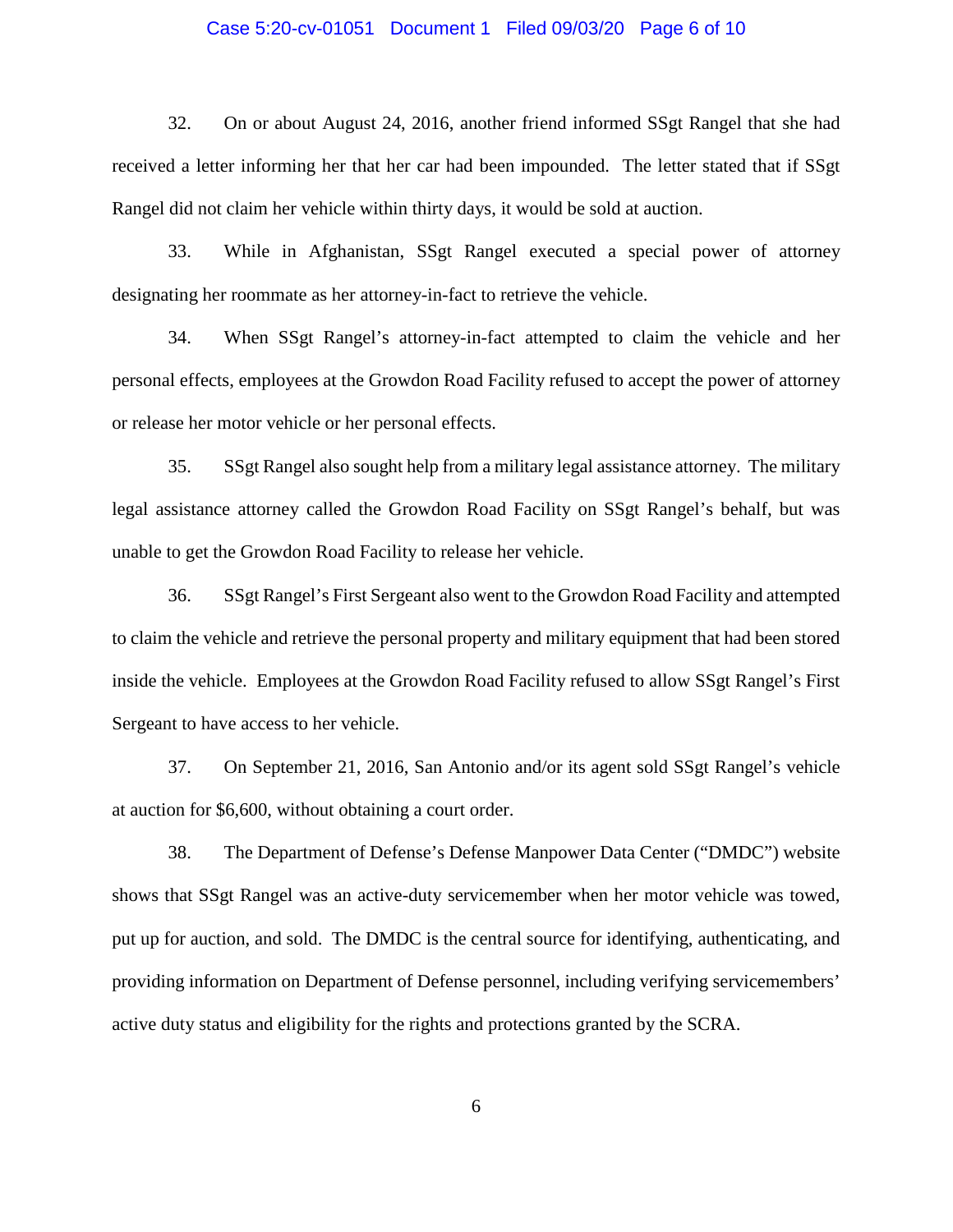### Case 5:20-cv-01051 Document 1 Filed 09/03/20 Page 7 of 10

39. At the time of the sale, SSgt Rangel still owed approximately \$19,000 on the loan she had used to finance the purchase of the vehicle.

#### **Specialist Joshua White**

the United States Army. 40. From October 21, 2009 to January 31, 2018, SPC White served on active duty in

41. During the late summer of 2015, SPC White was ordered to attend several weeks of field training exercises at Fort Hood. While in the field, he left his 2007 Yamaha Warrior motorcycle parked in the parking lot of his apartment complex in San Antonio.

42. The motorcycle was registered to SPC White at an address located on the Fort Hood military installation.

43. On or about September 1, 2015, SPC White's motorcycle was towed to the Growdon Road Facility.

 44. When SPC White returned to San Antonio after his training exercise, he noticed report with SAPD, but SAPD never informed him that the motorcycle had been towed. that his motorcycle was gone and assumed that it had been stolen. He filed a missing property

 45. On or about October 21, 2015, San Antonio and/or its agent sold SPC White's motorcycle at auction for \$1,432 without obtaining a court order.

46. The DMDC shows that SPC White was an active-duty servicemember when his motor vehicle was towed, put up for auction, and sold.

 47. At the time of the sale, SPC White still owed approximately \$8,300 on the loan he had acquired to finance the purchase of the motorcycle.

# **Other Servicemembers**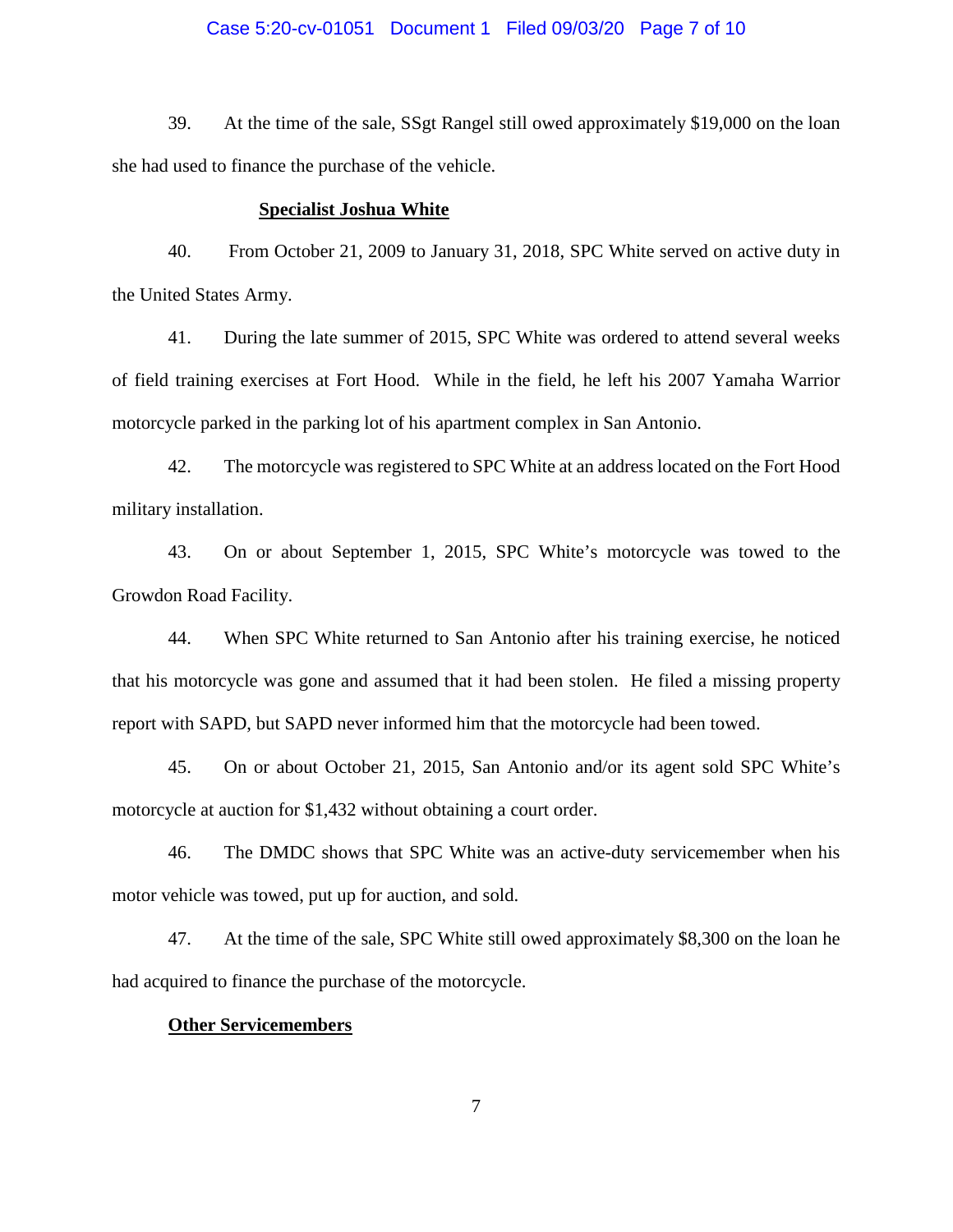# Case 5:20-cv-01051 Document 1 Filed 09/03/20 Page 8 of 10

 48. During its investigation of San Antonio, the Department determined that at least 227 of the vehicles that San Antonio had auctioned since October 24, 2012 were registered to owners who: (1) were in military service on the date of the auction; (2) had left military service within the 90 days immediately preceding the date of the auction; or (3) were members of a reserve component who had received orders to report for military service.

 military installation as a part of the address. 49. Of these 227 vehicles, at least twenty-seven (27) were registered to addresses that were associated with a military barracks or on-post military housing and listed the name of the

#### **SERVICEMEMBERS CIVIL RELIEF ACT VIOLATIONS**

 50. By the conduct described in the foregoing paragraphs, San Antonio has enforced liens on the property or effects of SCRA-protected servicemembers without authorizing court orders, in violation of 50 U.S.C. § 3958.

 51. The SCRA provides two alternative bases under which the Attorney General may sue to enforce the statute, either one of which is sufficient to support this lawsuit. See 50 U.S.C.  $\frac{8}{9}$  4041(a)(1) and 4041(a)(2).

52. By auctioning the motor vehicles and personal effects of SCRA-protected servicemembers without court orders, San Antonio has:

- 50 U.S.C. § 3958(a)(1), thus triggering the Attorney General's authority to sue under 50 U.S.C. § 4041(a)(1); and/or a. engaged in a pattern or practice of violating Section 3958(a)(1) of the SCRA,
- b. engaged in violations of Section  $3958(a)(1)$  that raise an issue of significant public importance, thus triggering the Attorney General's authority to sue under 50 U.S.C. § 4041(a)(2).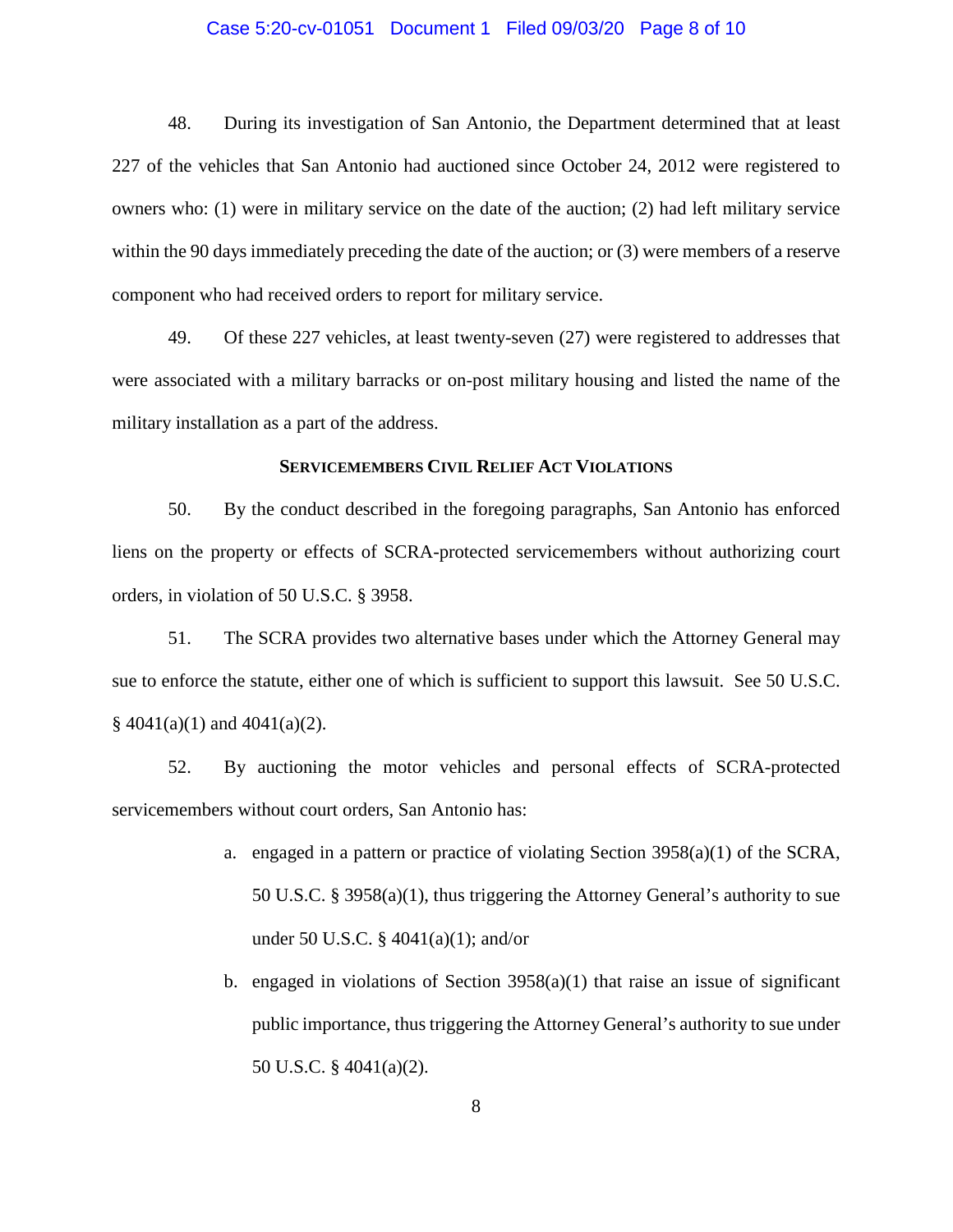#### Case 5:20-cv-01051 Document 1 Filed 09/03/20 Page 9 of 10

 have suffered damages as a result of San Antonio's conduct. 53. The servicemembers whose motor vehicles were auctioned, sold, or otherwise disposed of without authorizing court orders in violation of the SCRA are aggrieved persons and

54. San Antonio's conduct was intentional, willful, and taken in disregard for the rights of servicemembers.

# **PRAYER FOR RELIEF**

WHEREFORE, the United States prays that the Court enter an ORDER that:

1. Declares that San Antonio's actions, policies, and practices, as alleged herein, violate the SCRA;

 2. Declares that San Antonio has engaged in a pattern or practice of violating the SCRA that raises an issue of significant public importance;

3. Enjoins San Antonio, its officers, employees, agents, successors, and all other persons in active concert or participation with any of them, from:

- a. enforcing liens on the motor vehicles of SCRA-protected servicemembers without court orders, in violation of Section 3958 of the SCRA, 50 U.S.C. § 3958;
- b. failing or refusing to take such affirmative steps as may be necessary to restore, as nearly as practicable, each identifiable victim of San Antonio's illegal conduct to the position he or she would have been in but for that illegal conduct; and
- c. failing or refusing to take such affirmative steps as may be necessary to prevent the recurrence of any illegal conduct in the future and to eliminate, to the extent practicable, the effects of San Antonio's illegal conduct;

 violations of the SCRA; and 4. Awards appropriate monetary damages to each identifiable victim of San Antonio's